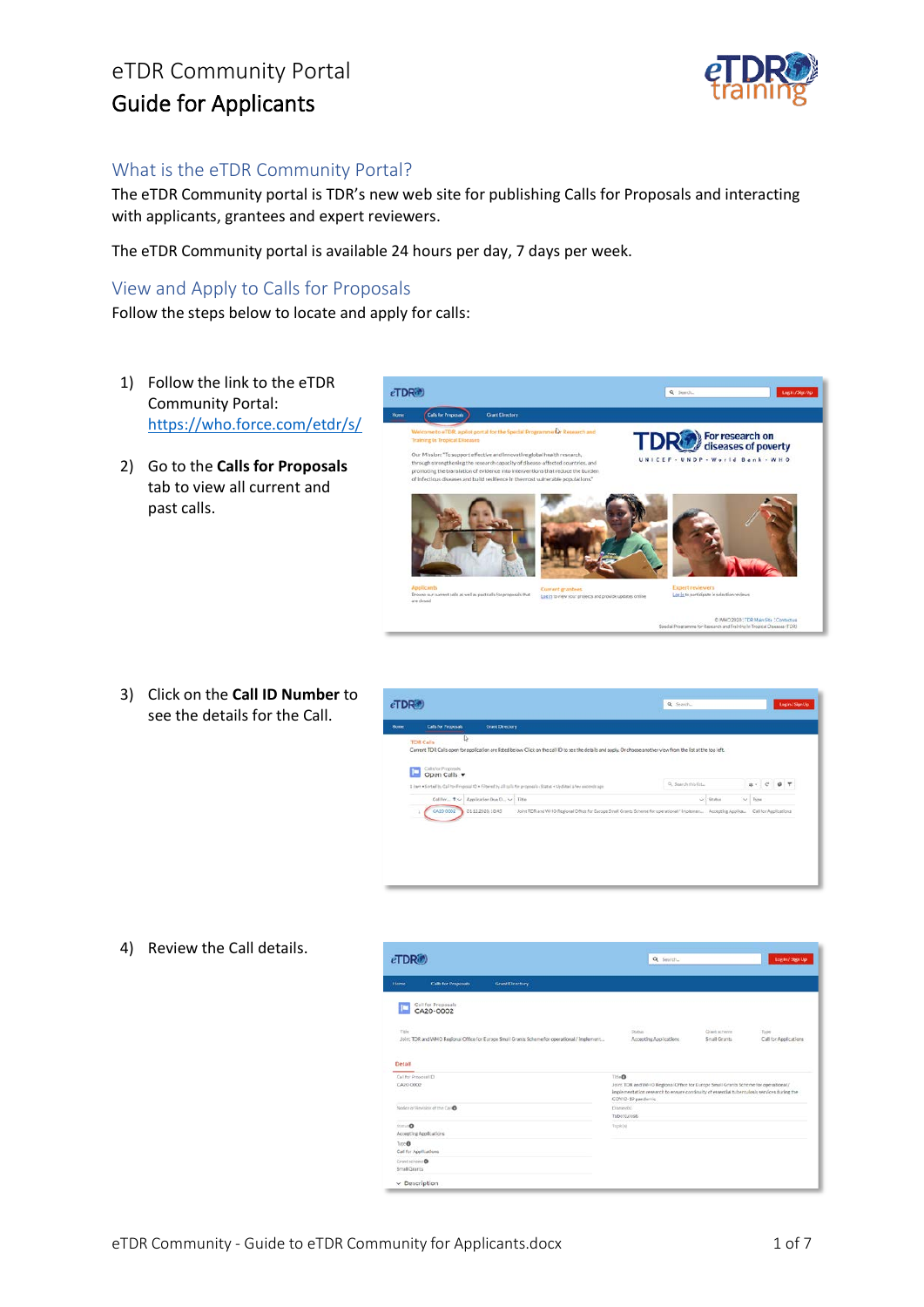

5) Find the links for the **Application Forms** in the description of the call download them to complete offline.

| Timeframe: Projects should be able to be completed within a period of 12 to 24 months.                                                                         |                                                                                                                                          |  |
|----------------------------------------------------------------------------------------------------------------------------------------------------------------|------------------------------------------------------------------------------------------------------------------------------------------|--|
| MOOC REQUIREMENT                                                                                                                                               |                                                                                                                                          |  |
|                                                                                                                                                                | Successful applicants will be required to take the MOOC prior to commencing work on the project which is offered in English and Russian. |  |
| HOW TO APPLY                                                                                                                                                   |                                                                                                                                          |  |
| https://who.force.com/stdr/s.las-solicitation/a0s3X00000ZpYNQAF/ca200002<br>You will need to create a new account on the site and log in before you can apply. | Applications should be submitted online no later than 31 December 2020 through the eTDR Community Site at the link below.                |  |
| Download the application form in English<br>Download the application form in Russian                                                                           | D                                                                                                                                        |  |
|                                                                                                                                                                | Application forms must be completed and signed appropriately, Incomplete applications will not be accepted. Please include:              |  |
| 1. Letter of endorsement from the national TB programme or the ministry of health (or other ministry)<br>2. Current curriculum vitae of all investigators.     |                                                                                                                                          |  |
| In case of questions/information related to administrative documentation, please contact:<br>Mrs. Zarina Khamitova<br>Zarina.khamitovacegmall.com              |                                                                                                                                          |  |
| in case of technical issues with the online submission, please contact:<br>Ms. Izabela Suder-Davan                                                             |                                                                                                                                          |  |
| tuderid who int                                                                                                                                                |                                                                                                                                          |  |

6) When you are ready to submit your application, you will need to be logged in to the eTDR Community site.

> **Click the Log in / Sign Up button in the top right-hand corner.**



- 7) Login using your eTDR username and password.
	- (or)

Choose **'Not a member'** to create a new account.

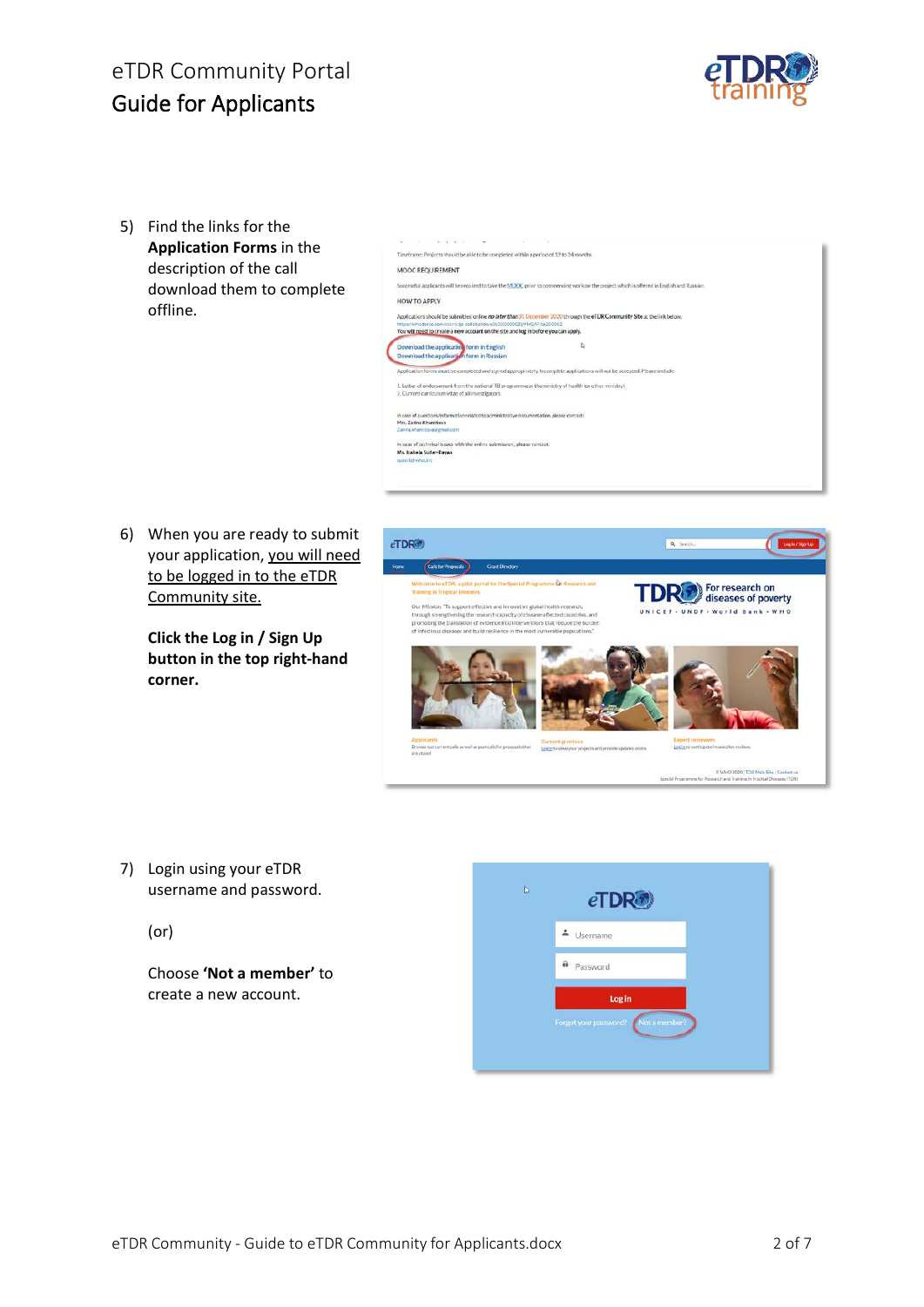

8) Fill out the form to create a new account, then click **Sign Up.**

> Once your account is created, you will return to the call, and be able to see additional details.

| $\mathbf{D}$<br>a s | eTDR                                                                            |  |
|---------------------|---------------------------------------------------------------------------------|--|
|                     | A First Name                                                                    |  |
|                     | A Last Name                                                                     |  |
|                     | a Email                                                                         |  |
|                     | TDR Global profile link                                                         |  |
|                     | & Create Password                                                               |  |
|                     | <b>B</b> Confirm Password                                                       |  |
|                     | <b>Sign Up</b>                                                                  |  |
|                     | Join the community to receive personalized information and<br>customer support. |  |

- 9) To Apply, first **download all Application Forms and other documents** listed in the Call description and **complete your written application form**.
- 10) When you are ready to start the application process, click the **Apply Now** button in the top right corner. *You must be logged in to see this button.*
- 11) Click **Save** to save your draft Application.



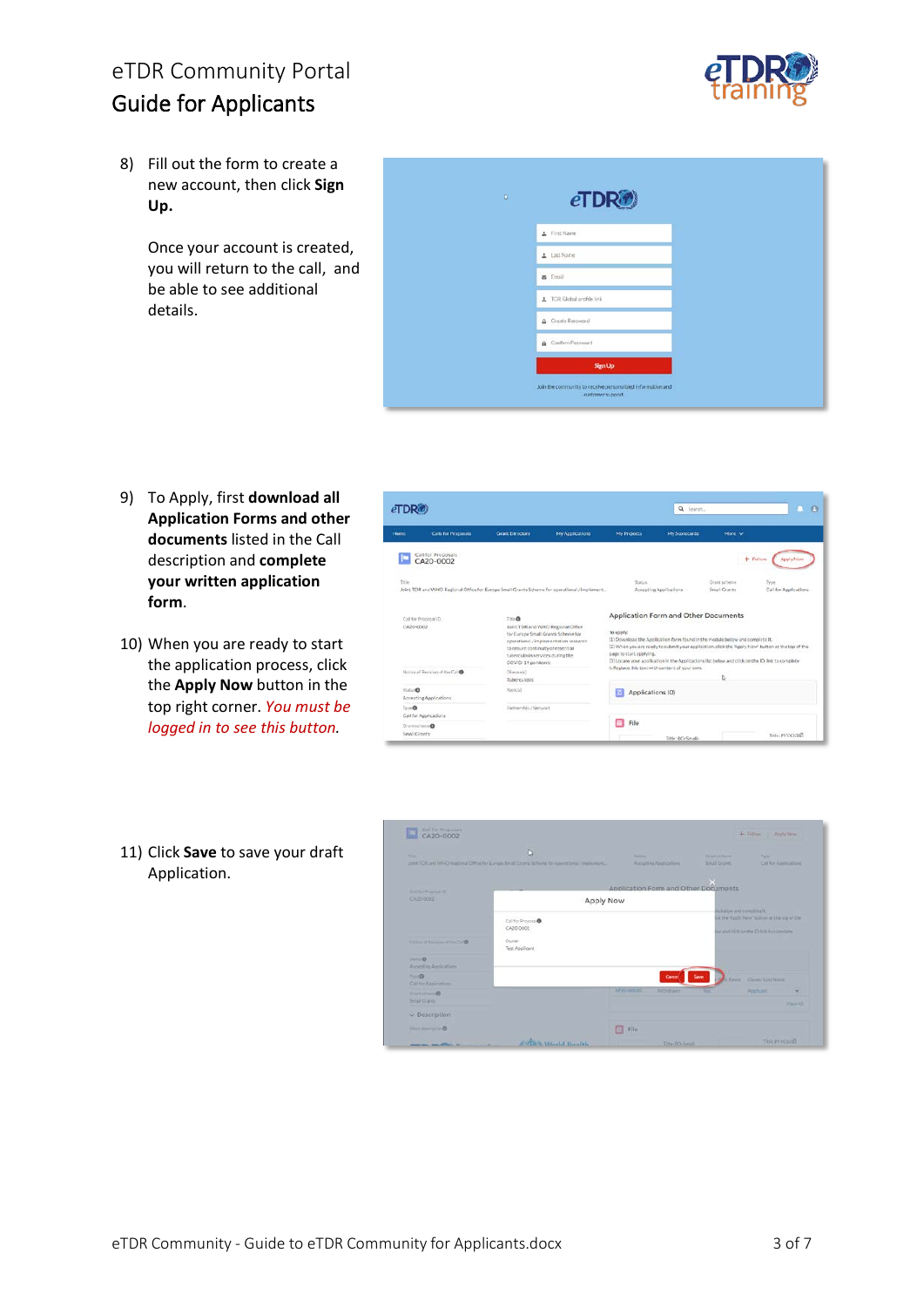

- 12) Click to **Edit** button to open the online application form and complete the required fields.
- 13) Click **Save**.

| <b>eTDR®</b>                                         |                                                                    |                                                                            | $-2$                                                                        |  |  |
|------------------------------------------------------|--------------------------------------------------------------------|----------------------------------------------------------------------------|-----------------------------------------------------------------------------|--|--|
|                                                      |                                                                    | Edit AP20-00030                                                            |                                                                             |  |  |
| Calls for Pt<br>AP20-000<br><b>DOT</b>               | l)<br><b>Applicant Dotails</b><br>Applying as an individual @      | "Institution <sup>0</sup><br>$\Omega$<br>Search Accounts                   | <b>Earlie Mann</b><br><b>TEST</b>                                           |  |  |
| CATTLE POWDER<br>EA30-0002                           | Contact®<br>Test Applicant                                         | <sup>*</sup> Institution Country<br>$\alpha$<br>Search Countries           |                                                                             |  |  |
| The complete app                                     | * Applicant Cender O<br>$-Mooon$                                   |                                                                            | <b>Blond</b>                                                                |  |  |
| <b>Distalla</b><br>Endgwis.<br>$\sim$ Applicant Deta | Information<br>Application ID<br>AP20-00030<br>Call for Properties | Skitun®<br>Saved as Draft / Not Submitted<br>Saberiation date <sup>O</sup> | eitered litty the<br><b>Tick</b><br>ed to the Application<br><b>Vid</b>     |  |  |
| Approved by primarilla and<br>$C = 0$                | CA20-0002                                                          | Application form uploaded and signed                                       | to the Apollestium<br>abl.                                                  |  |  |
| Carmen Dunham<br>Acolinant Semini O                  | Application Details<br>*Projectsitle                               | "StartDute O                                                               | on form must be<br>and to Filmi Modern<br>sition form uploaded<br>Als Talls |  |  |
| $\vee$ Information<br>Accounter, IU.                 | "Countries O<br>Austsble<br>Chooses                                | 首<br>"DiciDate O<br>a                                                      |                                                                             |  |  |
| AP20-00030<br>Call for Products 10<br>EA26-0002      | ٠<br>Afghanistan<br>Abaria<br>٠<br>Algeria                         |                                                                            | Addition                                                                    |  |  |
| v Application De<br><b>Promotions</b>                |                                                                    | Save & New Street<br>Cancel                                                |                                                                             |  |  |

- 14) Navigate to the **Budget and Objectives** tab.
- 15) Click **New Budget Line** and enter the budget by year. Create one budget line per year of the proposed project**.**
- 16) Click **New Objective** to add an objective to your online form**.**  Enter all Objectives from your completed application form.

|           | <b>Calls for Proposals</b>                      | <b>Crant Directory</b>                                              | My Applications                          | My Projects                                        | My Scorecards | More w                                                                                                                                                                                                                                                          |                        |
|-----------|-------------------------------------------------|---------------------------------------------------------------------|------------------------------------------|----------------------------------------------------|---------------|-----------------------------------------------------------------------------------------------------------------------------------------------------------------------------------------------------------------------------------------------------------------|------------------------|
|           | <b>Application</b><br>AP20-00030                | ₿                                                                   |                                          |                                                    |               | $+$ Follow                                                                                                                                                                                                                                                      | Printable View<br>Edit |
| CA20-0002 | Call for Program!                               | Contact<br>Test Applicant                                           | <b>Institution</b><br>individual account | Project title<br>Test Project - Not for Submission |               |                                                                                                                                                                                                                                                                 |                        |
| Details   | <b>Budgets and Objectives</b>                   | The complete application is due for submission by 31.12.2020, 18:45 |                                          |                                                    |               | Checklist for Application Submission:<br>. Budget Lines must be added to the Application<br>(Budgets and Objectives Tab)                                                                                                                                        |                        |
|           | New Budget Line<br>Application Budget Lines (0) | New Objective                                                       |                                          |                                                    |               | - Objectives must be added to the Application<br>(Budgets and Objectives Tabi<br>· Your completed Application form must be<br>signed and uploaded (upload to Files Module<br>below) and the box 'Application form uploaded<br>and signed' checked (Details Tab) |                        |
|           | Objectives (0)                                  |                                                                     |                                          |                                                    | Files         | Chatter                                                                                                                                                                                                                                                         |                        |
| м<br>o    |                                                 |                                                                     |                                          |                                                    |               | Files (O)                                                                                                                                                                                                                                                       | Add Files              |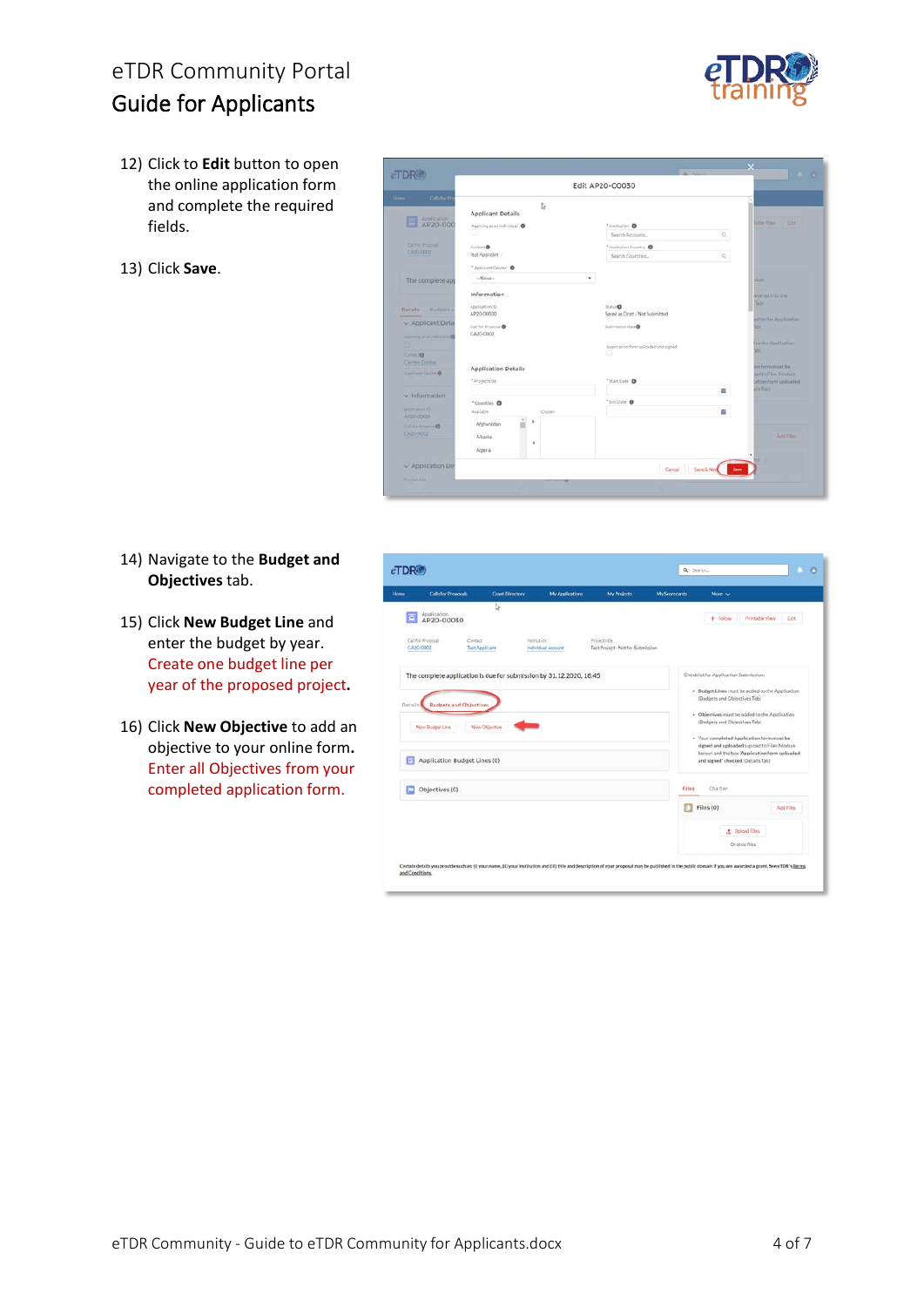17) Click **Add Files** to attach your completed application form and other required documents to your Application.



18) Click **Upload Files** to choose a file from your computer and attach to the Application.



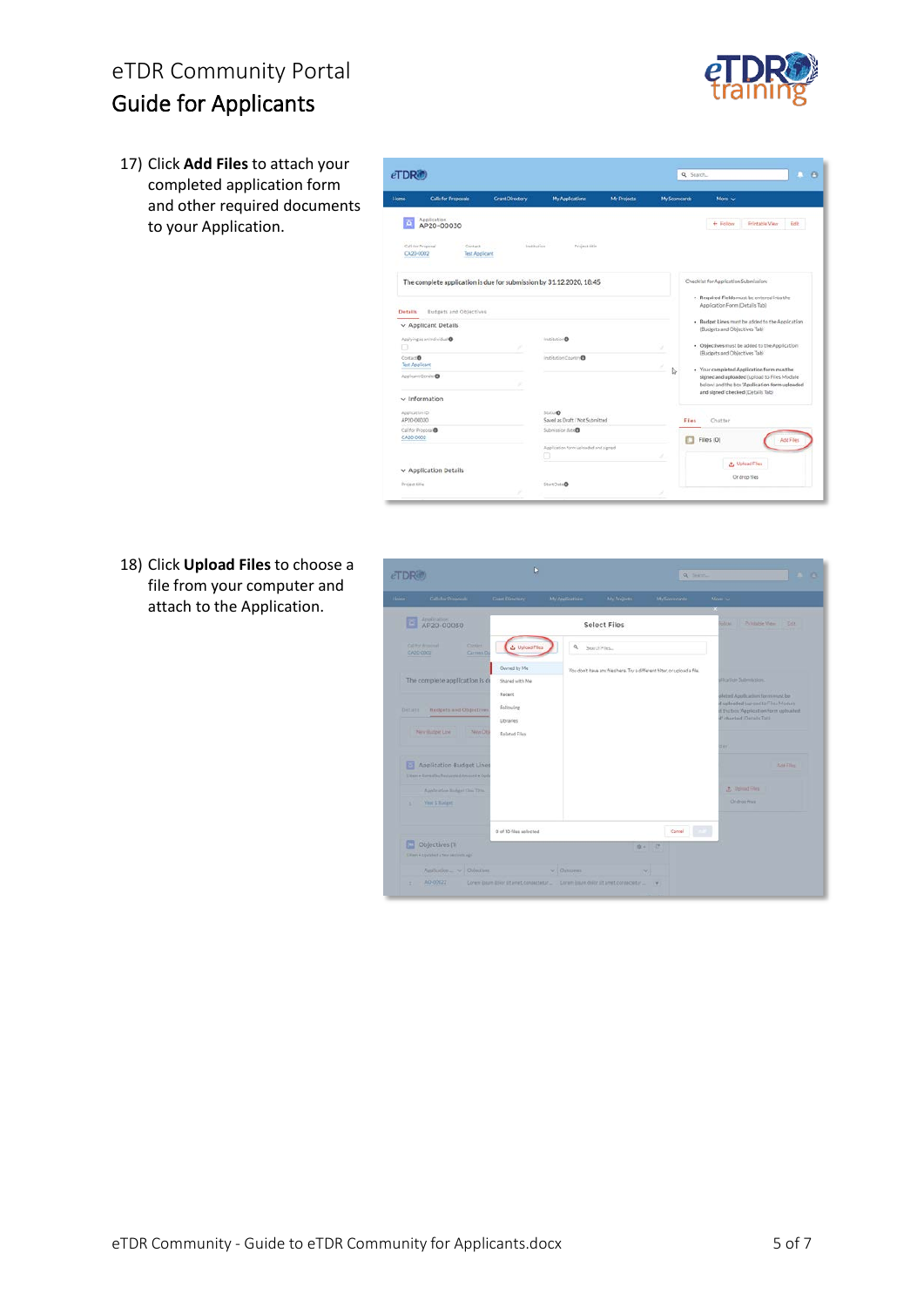19) When you have completed the requirements of the online form, the **Next button will appear.**

> Click to **Next** to submit your application.



20) 'Your Application has been submitted' will appear.

> You can click **Withdraw** to remove your application from the selection process at any time before the due date for submission.



21) Your Application will appear in a list on the Call details page.

> **You may edit the application at any time before the submission date.**